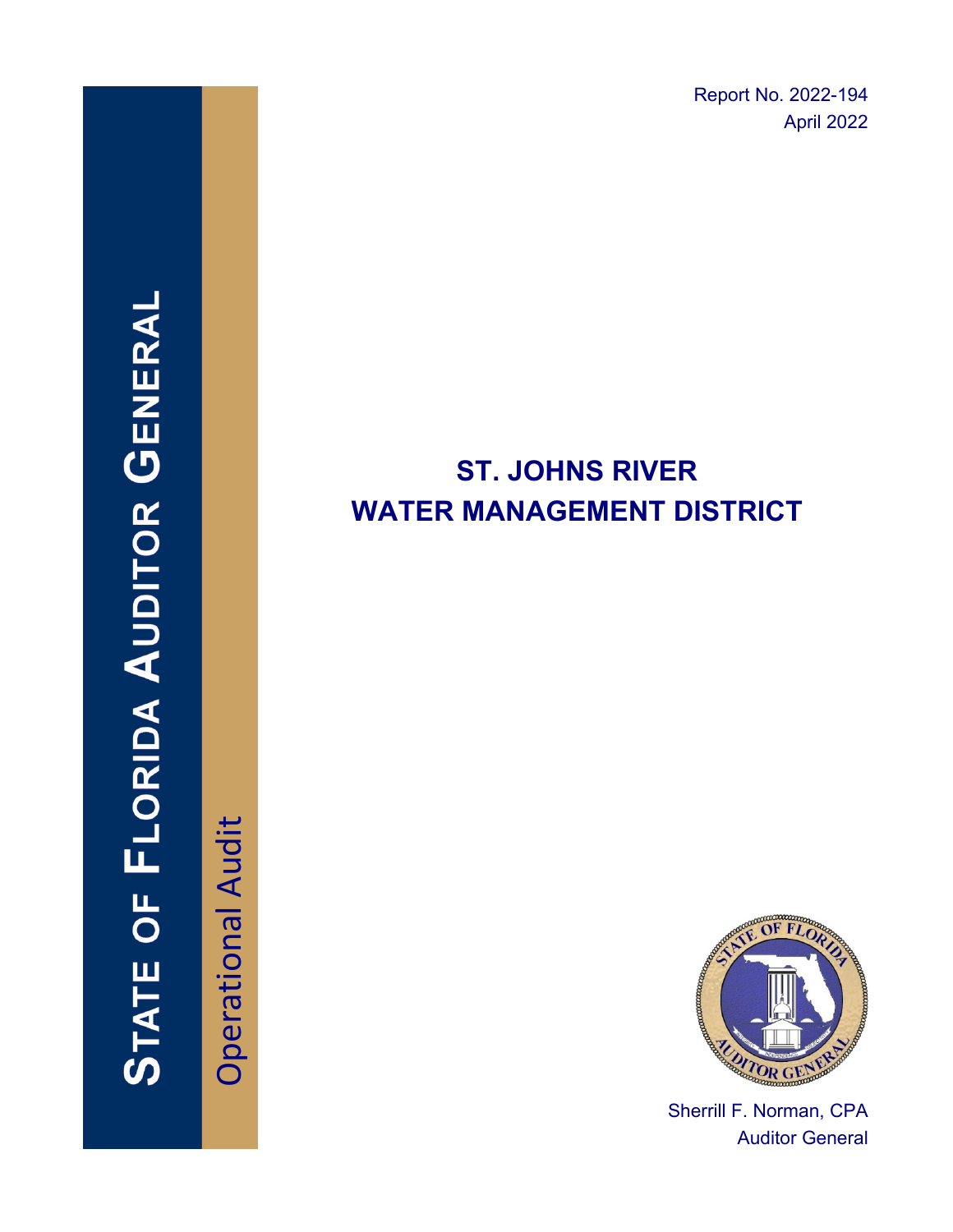## **Board Members and Executive Director**

During the period October 2019 through March 2021, Dr. Ann B. Shortelle served as Executive Director and the following individuals served as St. Johns River Water Management District Board Members:

> Douglas Burnett, Chairman Robert Bradley from 9-8-20, Vice Chair from 11-10-20 a Ronald Howse, Treasurer Susan Dolan, Secretary from 11-10-20<sup>b</sup> Douglas C. Bournique through 8-28-20, from 10-9-20 c Daniel Davis through 4-15-20<sup>d</sup> Cole Oliver from 10-9-20 e Jon C. Peterson from 10-9-20 f Janet Price from 9-8-20 g a Member position vacant 10-1-19, through 9-7-20, and Vice Chair position vacant 10-1-19, through 11-9-20.<br>
> b Secretary position vacant 10-1-19, through 11-9-20.<br>
> c Member position vacant 8-29-20, through 3-31-21.<br>
> d Member position vacant 4-16-20, through 3-31-21. e Member position vacant 10-1-19, through 10-8-20.<br>f Member position vacant 10-1-19, through 10-8-20.<br><sup>g</sup> Member position vacant 10-1-19, through 9-7-20.

Note: During the period October 2019, through October 2020, the number of Board members was occasionally less than the nine members set by Section 373.073, Florida Statutes.

The team leader was Daniel P. O'Donnell, CPA, and the audit was supervised by Dennis W. Gay, CPA.

Please address inquiries regarding this report to Jaime N. Hoelscher, CPA, Audit Manager, by e-mail at jaimehoelscher@aud.state.fl.us or by telephone at (850) 412-2868.

This report and other reports prepared by the Auditor General are available at:

[FLAuditor.gov](http://flauditor.gov/) 

Printed copies of our reports may be requested by contacting us at:

**State of Florida Auditor General** 

**Claude Pepper Building, Suite G74 · 111 West Madison Street · Tallahassee, FL 32399-1450 · (850) 412-2722**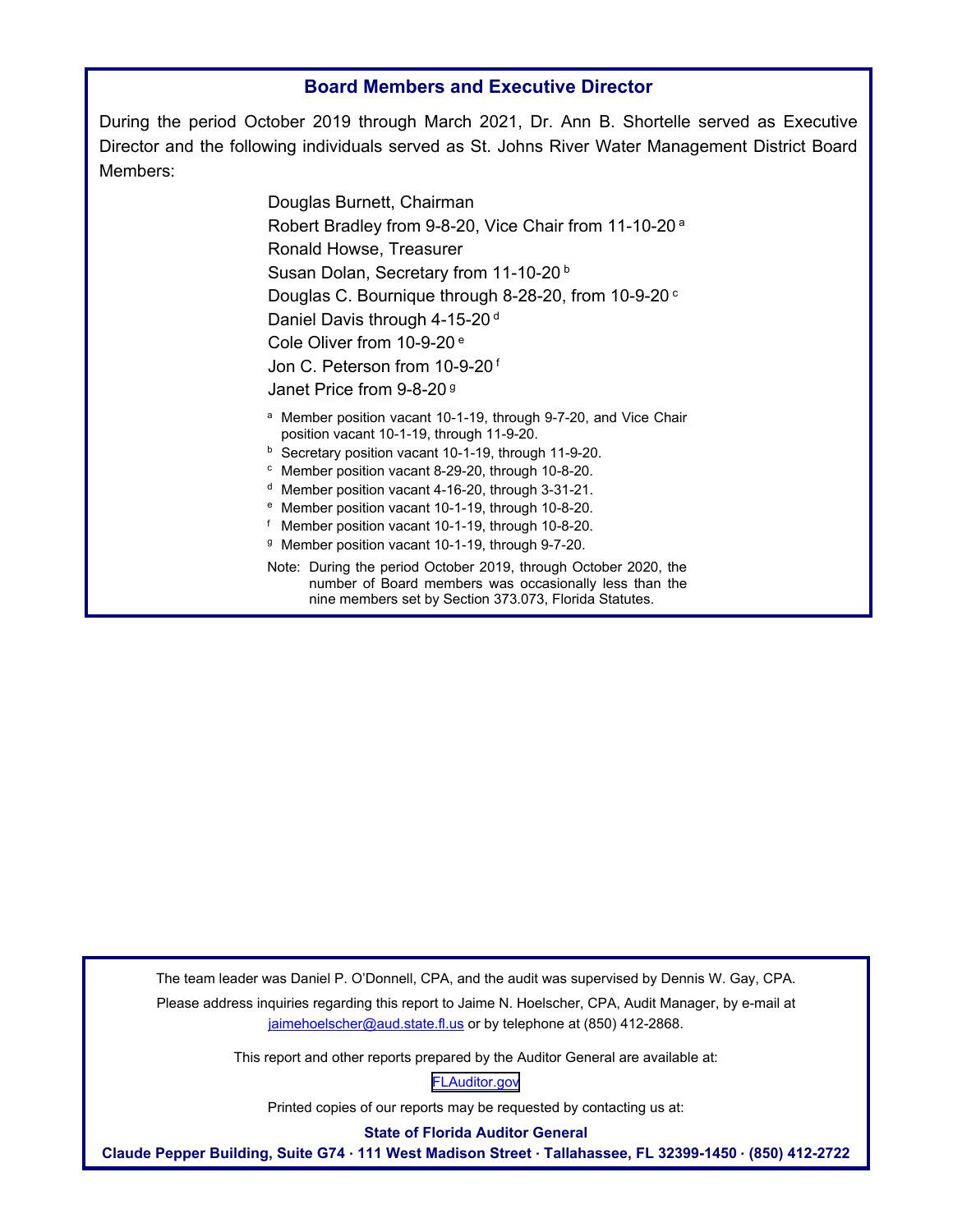# **ST. JOHNS RIVER WATER MANAGEMENT DISTRICT**

# *SUMMARY*

This operational audit of the St. Johns River Water Management District (District) focused on selected District processes and administrative activities, and included a follow-up on the findings noted in our report No. 2019-079. Our operational audit disclosed the following:

**Finding 1:** Contrary to District rules, the District did not always maintain records to demonstrate how the appraised value of property was used to negotiate property purchase prices or present appraisal information concurrently with land purchase agreements proposed to the Board.

**Finding 2:** District personnel did not document comparisons of design build (DB) firm pay requests for the Apopka Service Center Construction Project (Apopka Project) to the guaranteed maximum price contract or subcontractor contracts and invoices. Such documented comparisons help increase the likelihood of savings in material and labor costs, prevent cost overruns or other impediments to successful completion of GMP contracts, and verify the propriety of DB firm pay requests.

**Finding 3:** District construction administration monitoring procedures for the Apopka Project did not include documented attendance by District personnel at the subcontractor bid openings or documented comparisons of the subcontractor bids and contracts to verify that the DB firm used a competitive selection process to select subcontractors.

**Finding 4:** The District did not verify the licenses of subcontractors before they commenced work on the Apopka Project.

**Finding 5:** The District needs to enhance controls over negotiating, monitoring, and documenting the reasonableness of DB firm general conditions costs.

**Finding 6:** District inspector general procedures could be improved to ensure that the internal audit activity is subject to periodic external quality assurance reviews as required. A similar finding was noted in our report No. 2019-079.

# *BACKGROUND*

Established in 1972, the St. Johns River Water Management District protects and manages water resources in a sustainable manner for the continued welfare of the citizens across the 18 counties it serves. The District is one of five water management districts created under the Water Resources Act of 19721 and includes all or part of Alachua, Baker, Bradford, Brevard, Clay, Duval, Flagler, Indian River, Lake, Marion, Nassau, Okeechobee, Orange, Osceola, Putnam, Seminole, St. Johns, and Volusia Counties. The District encompasses 12,283 square miles, or about 23 percent, of the State's total land area. Governance lies with a 9-member board consisting of 1 representative from each of the District's 5 designated geographic areas and 4 at-large members. Each member is appointed by the

<sup>1</sup> Chapter 373, Florida Statutes.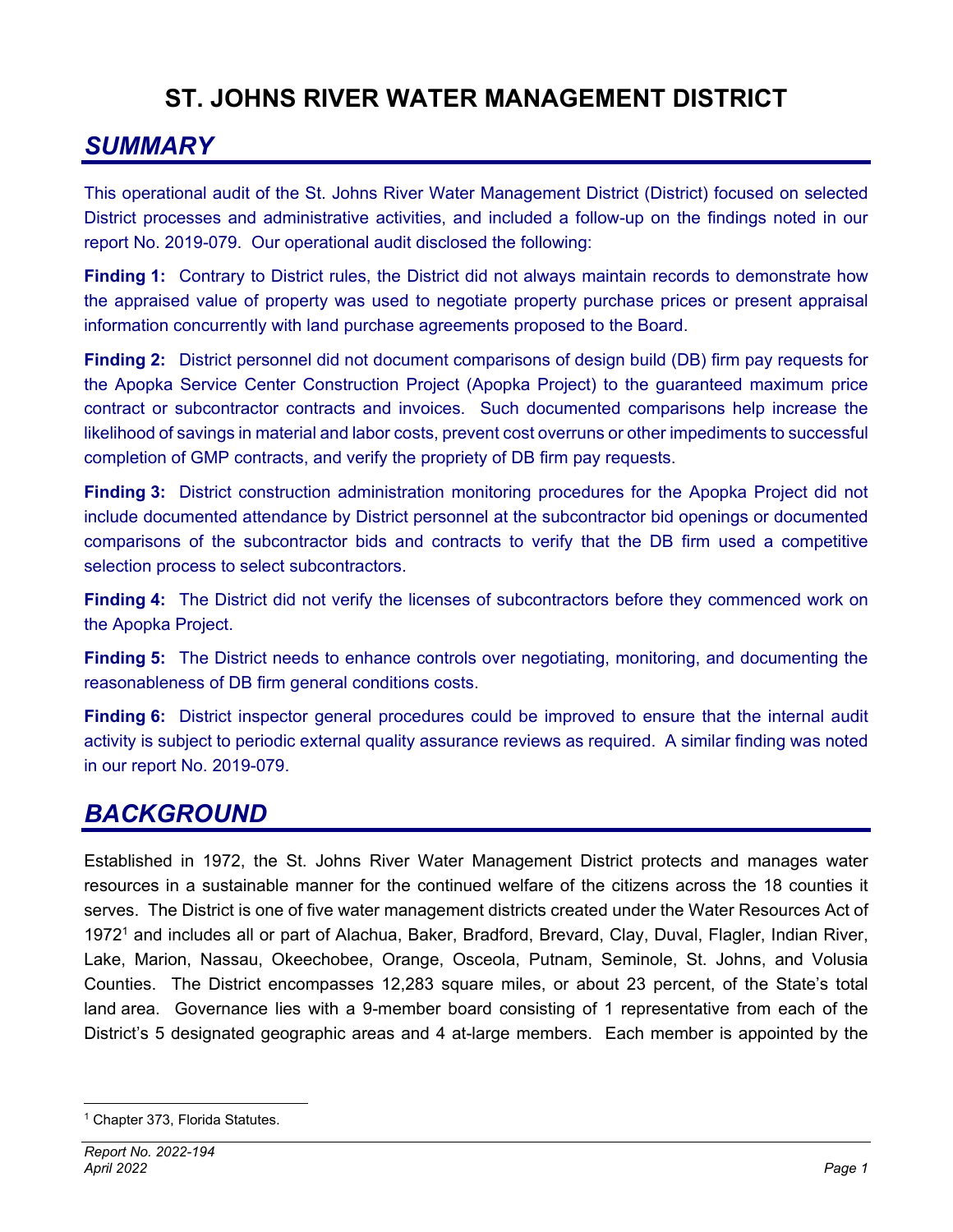Governor and confirmed by the Senate. An Executive Director is appointed by the Board, subject to approval by the Governor and confirmation by the Senate.

# *FINDINGS AND RECOMMENDATIONS*

# **Finding 1: Land Purchases**

District rules<sup>2</sup> require the District to obtain at least one certified appraisal for land purchases valued at \$50,000 or more. In addition, District rules<sup>3</sup> require the District to contract with non-staff appraisers who have no vested or fiduciary interest in the property to be appraised, transmit all pertinent data to the appraiser, review the certified appraisal to ensure compliance with professional standards, and present appraisal information to the Board concurrently with the presentation of proposed purchase agreements. Also, pursuant to District rules,<sup>4</sup> the District must attempt to negotiate property acquisitions based on the appraised value of the property and maintain a file to summarize such negotiations. During the period October 1, 2019, through March 31, 2021, the District made four land purchases totaling \$1.1 million.

As part of our audit procedures, we examined District records supporting two selected land purchases, each exceeding \$50,000 and totaling \$718,009. We found that the District contracted with appraisers who had no vested or fiduciary interest in the property to be appraised, transmitted all pertinent data to the appraiser, and reviewed the certified appraisal to ensure compliance with professional practice standards. However, we also found that District land purchasing procedures could be enhanced as we noted the following sequence of events regarding one purchase:

- District personnel contacted the owner of a 1.15 acre site to potentially purchase the site to use for a pump station associated with the Crane Creek M-1 Restoration Project. On September 26, 2018, the site owner responded to the District and provided a previous letter of intent to sell the property for approximately  $$152,318<sup>5</sup>$  and another agreement by the owner that indicated an approximate  $$125,630$  purchase price.<sup>6</sup>
- A land appraisal dated January 28, 2019, was obtained by the District on January 30, 2019, which valued the site at \$84,500.
- On March 8, 2019, the District made an offer of \$76,050 to the site owner for the property.
- On March 10, 2020, the Board approved the proposed purchase agreement for the pump station site for \$215,628 and, on May 7, 2020, the District paid that amount for the site.

However, although we requested, District records were not provided to demonstrate compliance with District rules to show that the appraised value of the property was used to negotiate the property acquisition price and that the appraisal information was presented to the Board concurrently with the presentation of the proposed purchase agreement. According to District personnel, District procedures

 $2$  St. Johns River Water Management District Rules 40C-9.041(3), Florida Administrative Code.

<sup>&</sup>lt;sup>3</sup> St. Johns River Water Management District Rules 40C-9.061(4), Florida Administrative Code.

<sup>4</sup> St. Johns River Water Management District Rules 40C-9.041(6), Florida Administrative Code.

<sup>5</sup> The letter of intent specified a \$1 million purchase price for 7.55 acres, which included the 1.15 acres. The price for the 1.15 acres equated to approximately \$152,318.

<sup>6</sup> The other agreement in District records provided a purchase price of \$1.95 million for 17.85 acres. The price for the 1.15 acres equated to approximately \$125,630.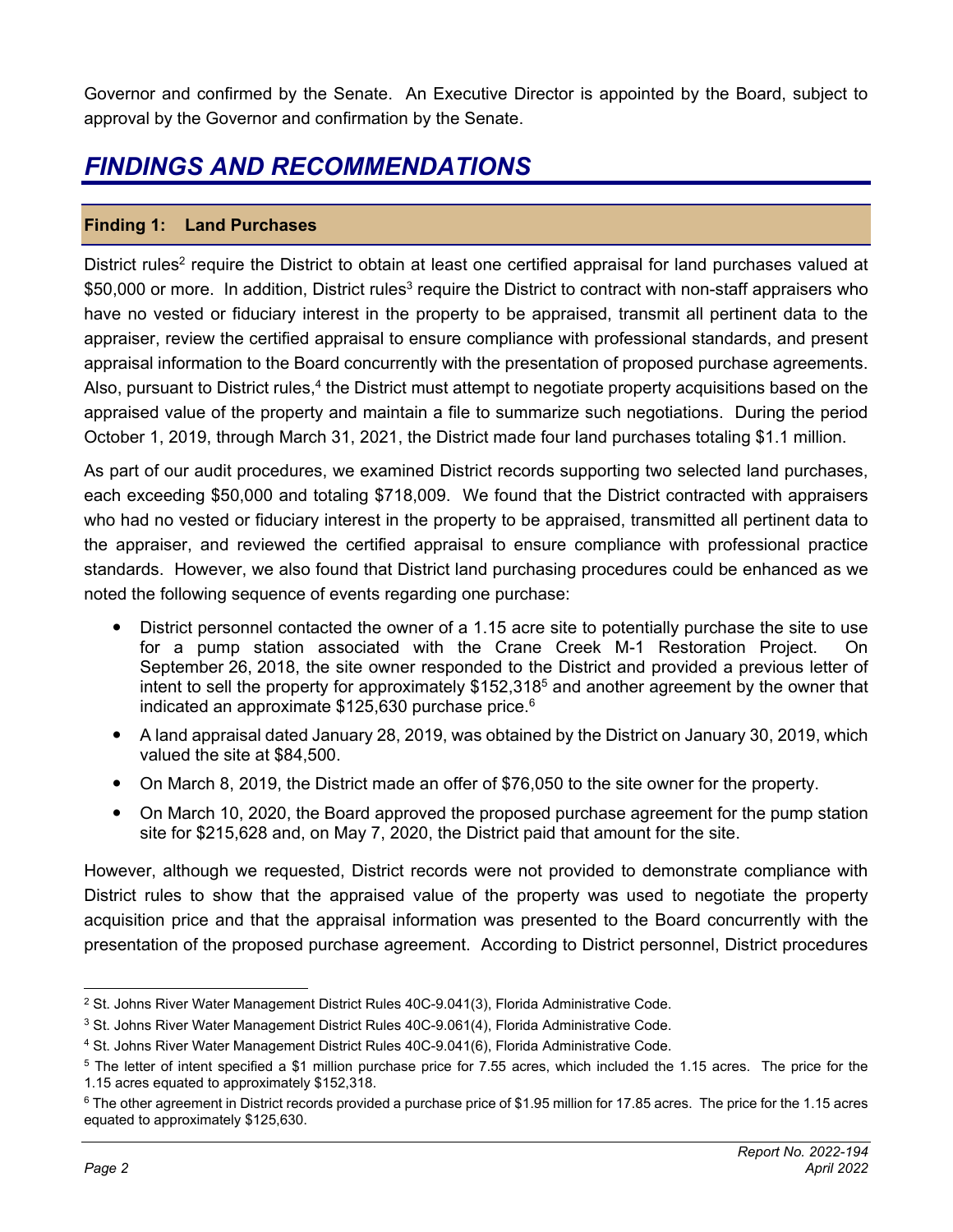did not require that records be maintained to demonstrate how the property's appraised value was used during purchase negotiations or require appraisals to accompany purchase agreements proposed to the Board. Consequently, District records did not evidence why the land was purchased for \$131,128 more than the appraised value and, although we requested, District personnel could not explain the basis for the land purchase price.

Absent effective land purchasing procedures, District records did not demonstrate compliance with District rules, the Board may not be appropriately informed about proposed land purchases, and the District may overpay for land.

**Recommendation: The District should establish procedures that require and ensure that the District complies with District rules by maintaining records of property acquisition negotiations based on the appraised value of property and by presenting appraisal information to the Board concurrently with the presentation of proposed purchase agreements.** 

# **Finding 2: Monitoring Construction Pay Requests**

State law<sup>7</sup> allows the District to select a design-build (DB) firm for construction projects. State law further provides that a DB firm selected by the use of a qualifications-based selection process will, subsequent to competitive negotiations, establish a guaranteed maximum price (GMP). The GMP provision allows for the difference between the actual cost of the project and the GMP amount, or the net cost savings, to be returned to the District. To increase the likelihood of savings in material and labor costs, prevent cost overruns or other impediments to successful completion of GMP contracts, and verify the propriety of DB firm pay requests, it is important that District personnel verify that the costs reported on DB firm payment requests are substantiated by supporting documentation such as the GMP and subcontractor contracts and invoices.

From the population of 72 capital projects with expenditures totaling \$44 million during the period October 2019 through March 2021, we requested for examination District records supporting the propriety of expenditures totaling \$9 million, including \$7 million for the Apopka Service Center Construction Project (Apopka Project). In December 2020, the Board approved the Apopka Project GMP contract with a DB firm for \$6.4 million, which included services totaling \$4.6 million by 26 subcontractors.

While our comparison of the Apopka Project DB firm construction pay requests for four selected payments totaling \$914,807, GMP contract, and applicable subcontractor invoices disclosed that the services and related amounts agreed, District records did not demonstrate that District personnel made these comparisons. In response to our inquiries, District personnel indicated they had procedures for comparing the DB firm pay requests to the GMP contract and the subcontractor invoices prior to payment but did not document the comparisons. District personnel also indicated that they did not compare DB firm pay requests with subcontractor contracts because the DB firm was responsible for maintaining subcontractor contracts.

As part of our audit, we requested and the District obtained the subcontractor contracts from the DB firm. We selected two DB firm pay requests and related payments containing subcontractor service costs

<sup>7</sup> Section 287.055(9)(c), Florida Statutes.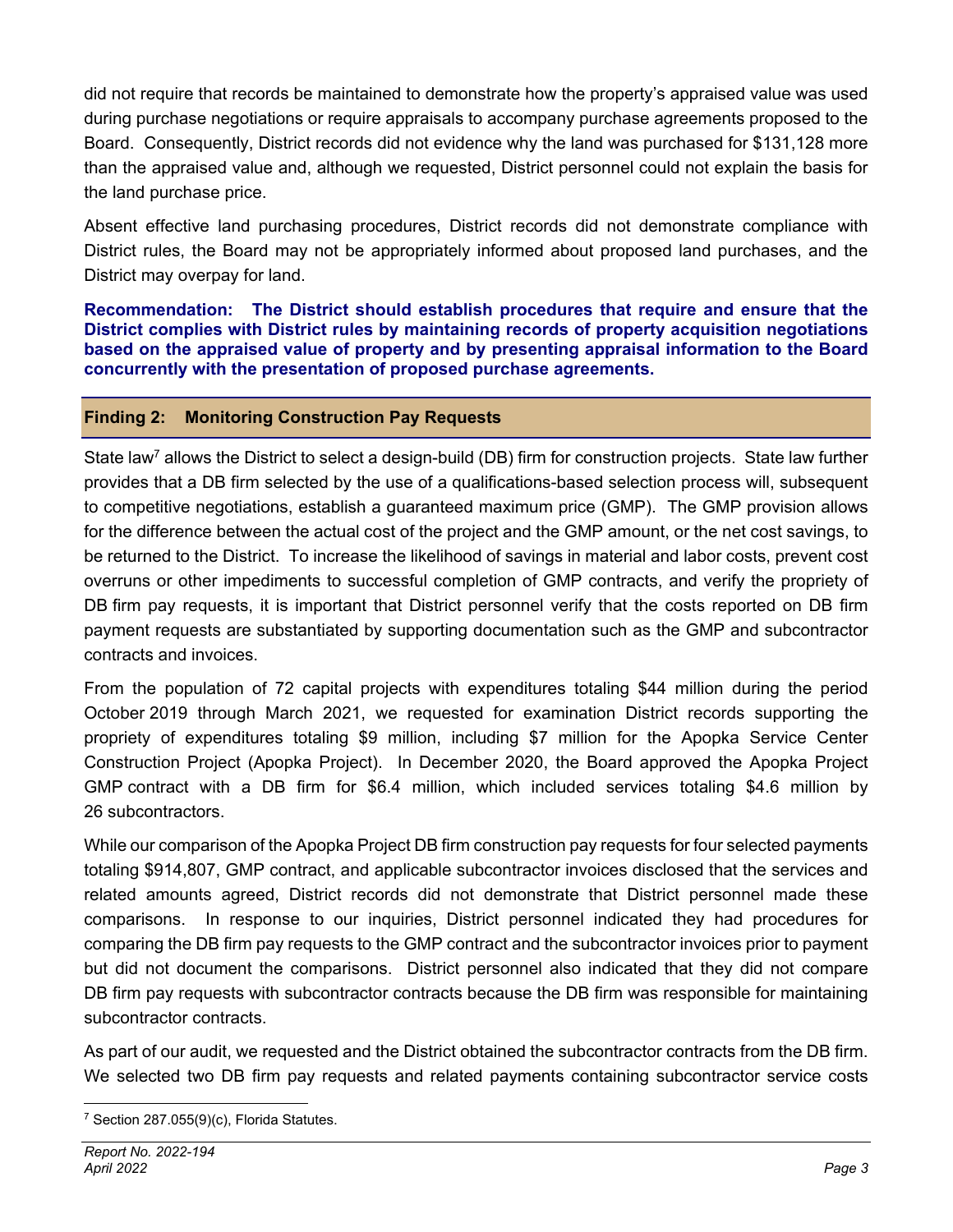totaling \$329,383 for 6 subcontractors and found that those pay requests and payments were consistent with the applicable subcontractor contracts. Notwithstanding, our procedures cannot substitute for the District's responsibility to properly monitor DB firm pay requests for subcontractor services.

Absent a documented comparison of DB firm pay requests to GMP contracts and applicable subcontractor contracts and invoices, there is an increased risk that the District may overpay for services and may not realize maximum cost savings under GMP contracts.

**Recommendation: The District should enhance procedures for monitoring DB firm pay requests to include a documented comparison of the cost items in the DB firm pay requests to GMP contracts and applicable subcontractor contracts and invoices before payment is made to the DB firm.** 

# **Finding 3: Subcontractor Selection**

The DB construction contract for the Apopka Project required the DB firm to solicit bids and award subcontracts, as necessary. The DB firm contract further required that the determination of major subcontracts was to be defined and agreed upon between the District and DB firm. Good business practice dictates that District personnel monitor the subcontractor selection process to ensure services are obtained at the lowest cost consistent with acceptable quality and to realize maximum cost savings under the GMP contract.

In response to our inquiries, District personnel indicated that District representatives did not attend the subcontractor bid openings or verify that the bids were awarded to subcontractors based on the lowest cost bid consistent with acceptable quality. District personnel also indicated that they had no subcontractor information and relied on the DB firm to ensure the subcontractors were competitively selected.

As part of our audit procedures, we requested, and the District obtained from the DB firm, the subcontractor contract and related documents for all 26 subcontractors with services totaling \$4.6 million. We compared the bid amounts listed on the bid tabulation sheets to the DB firm subcontractor contracts and determined that the subcontracts were competitively selected and the low bid and contract amounts agreed.

While our audit procedures disclosed that the subcontractors were properly selected, our procedures cannot substitute for the District's responsibility to document verification that subcontract contracts are awarded by the DB firm using a competitive selection process and that the selected bid and contract amounts agree. Absent effective procedures to document verification of the subcontractor competitive selection process, the risk increases that subcontractor services may not be obtained at the lowest cost consistent with acceptable quality and the District may not realize maximum cost savings under a GMP contract.

**Recommendation: The District should enhance procedures to ensure that District personnel document attendance at subcontractor bid openings and comparisons of selected subcontractor bids to subcontractor contracts to verify that the DB firm used a competitive selection process to select subcontractors and that the selected bid and contract amounts agree.**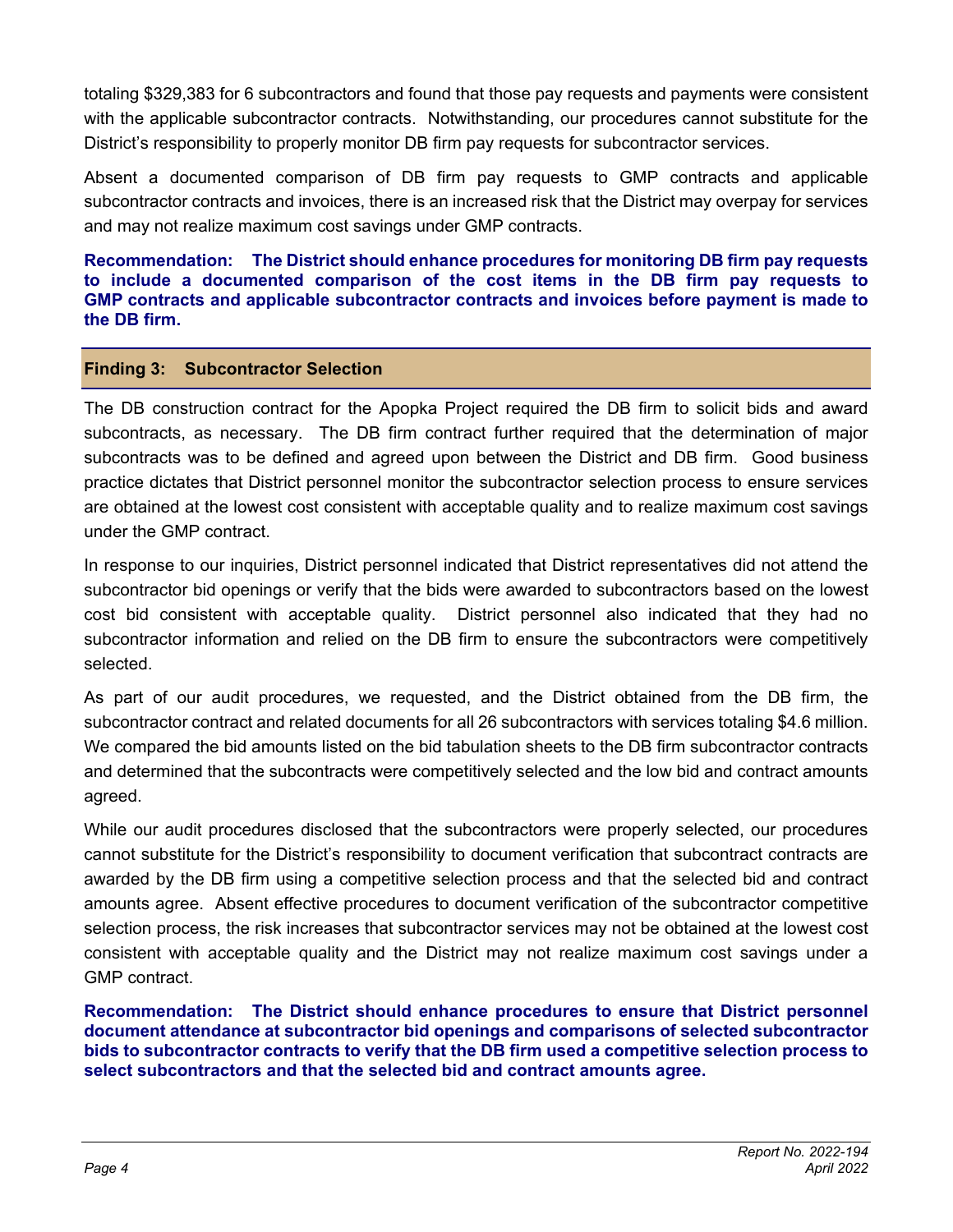# **Finding 4: Subcontractor Licenses**

State law<sup>8</sup> establishes certain certification requirements for persons engaged in construction contracting, including licensing requirements for specialty contractors such as electrical, air conditioning, plumbing, and roofing contractors. According to District personnel, the District had not established procedures requiring that verifications of subcontractor licenses be performed and documented before the subcontractors commence work on District facilities.

In response to our inquiry, District personnel indicated that they relied on the DB firm license verification process to ensure that the subcontractors that performed services for the Apopka Project were properly licensed. However, District reliance on the DB firm subcontractor license verification process provides limited assurance absent District efforts to evaluate the effectiveness of that process.

Timely documented verifications that subcontractors are appropriately licensed provides the District assurance that the subcontractors who will be working on District facilities meet the qualifications to perform the work for which they are engaged. As part of our audit procedures, we selected 9 of the 26 subcontractors with contract amounts totaling \$3 million for services on the Apopka Project and determined through online licensing searches that the subcontractors were properly licensed. However, our procedures do not substitute for the District's responsibility to implement adequate internal controls over subcontractor services.

**Recommendation: The District should establish procedures to require and ensure that documentation is retained to demonstrate the verification of subcontractor licenses before the subcontractors commence work on District facilities.** 

# **Finding 5: General Conditions Costs**

GMP contracts typically include provisions for general conditions costs that are not directly associated with a particular activity and may include costs relating to staff salaries and benefits, and telephone and automobile allowances. Established policies and procedures that provide appropriate guidance for effectively negotiating, monitoring, and documenting the reasonableness of general conditions costs are essential to ensure that potential cost savings are realized under GMP contracts. For contracts that include general conditions costs, appropriate policies and procedures include, for example:

- Negotiations with the DB firm to determine a reasonable amount for total budgeted general conditions costs.
- Verifications that the general conditions costs are supported by detailed documentation, such as DB firm payroll records and DB firm-paid invoices, and comply with the GMP contract.

The GMP contract for the Apopka Project included general conditions costs totaling \$658,897 to be billed to the District on monthly pay requests. According to District personnel, there is no policy or procedure for effectively negotiating, monitoring, and documenting reasonableness of the general conditions costs. While District personnel did not request support for the salaries and benefits included in the general

<sup>8</sup> Chapter 489, Florida Statutes.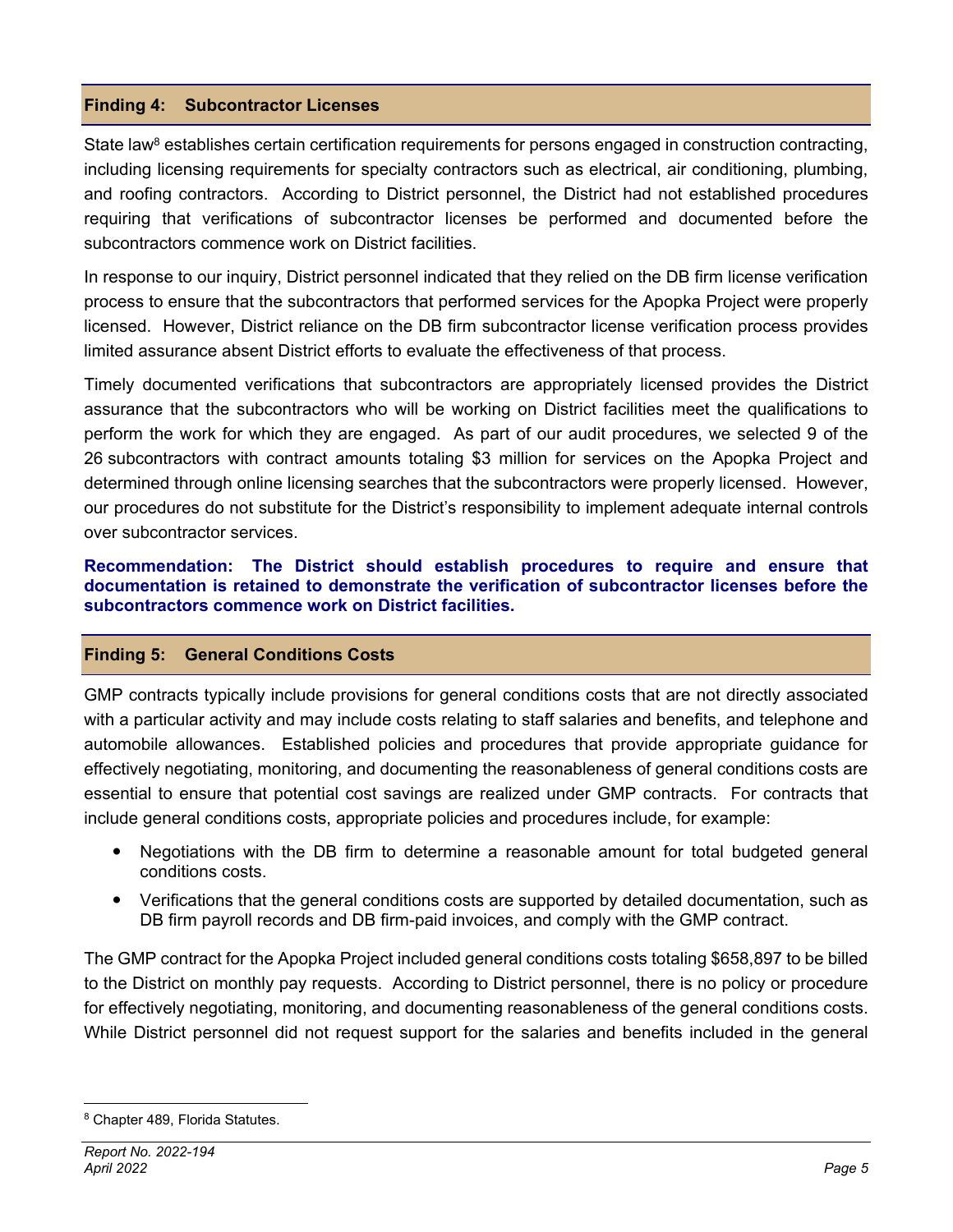conditions costs amount, District personnel maintained documentation demonstrating that the general conditions costs were changed from lump sum to reimbursable during the GMP contract negotiations.

Our examination of District records associated with the Apopka Project disclosed that on four monthly DB firm payment requests totaling \$133,663 the DB firm billed the District for Project Manager and Site Superintendent salaries totaling \$126,834 and other costs, including a telephone allowance of \$669 and an automobile allowance of \$6,160. While the District received telephone receipts to support the telephone cost reimbursements, detailed payroll records such as time sheets substantiating the hours worked or receipts supporting the automobile costs were not received, further limiting the ability of District personnel to demonstrate verification of the validity of those reimbursed costs.

Absent appropriate policies and procedures, the District may be limited in its ability to monitor the reasonableness of general conditions costs, determine the propriety of pay requests for general conditions costs, and realize cost savings associated with general conditions costs in GMP contracts.

**Recommendation: The District should establish policies and procedures for negotiating, monitoring, and documenting the reasonableness of general conditions costs included in GMP contracts. Such policies and procedures should require documentation of the methodology used and factors considered in negotiating those costs. In addition, the District should include provisions in GMP contracts to require that contractors provide sufficient documentation to support and substantiate the general conditions costs for which contractors seek reimbursement.** 

# **Finding 6: Internal Audit Activity**

State law<sup>9</sup> contains several requirements regarding the employment and duties of an inspector general (IG), who is to report directly to the Board. Among other things, State law requires that IG audits be conducted in accordance with the *International Standards for the Professional Practice of Internal Auditing* (*IIA Standards*) or, where appropriate, in accordance with *generally accepted governmental auditing standards* (*GAGAS*)*. IIA Standards*10 require an external assessment (peer) review at least once every 5 years by a qualified independent reviewer from outside the organization to determine the adequacy of the internal audit activity's quality assurance and improvement program and *GAGAS11* require external peer reviews at least once every 3 years.

To determine the applicable auditing standards that the IG followed, we requested for examination District records for the period October 2019 through March 2021 and inquired of District personnel. We found one IG report that indicated compliance with the *GAGAS* requirements; however, other reports did not specify, and District personnel could not explain, the applicable auditing standards that were followed. In addition, we found that the District IG signed a confirmation letter in May 2020 to obtain a peer review for the period October 2018 through September 2019 and the peer review team began the review. However, on September 11, 2020, the IG requested that the peer review team reschedule the peer review to a later date. Then, in a letter dated September 17, 2020, the peer review team withdrew from the review.

 $9$  Sections 373.079(4)(b), and 20.055, Florida Statutes.

<sup>10</sup> *II Standards*, paragraph 1312.

<sup>11</sup> *GAGAS*, paragraph 5.84.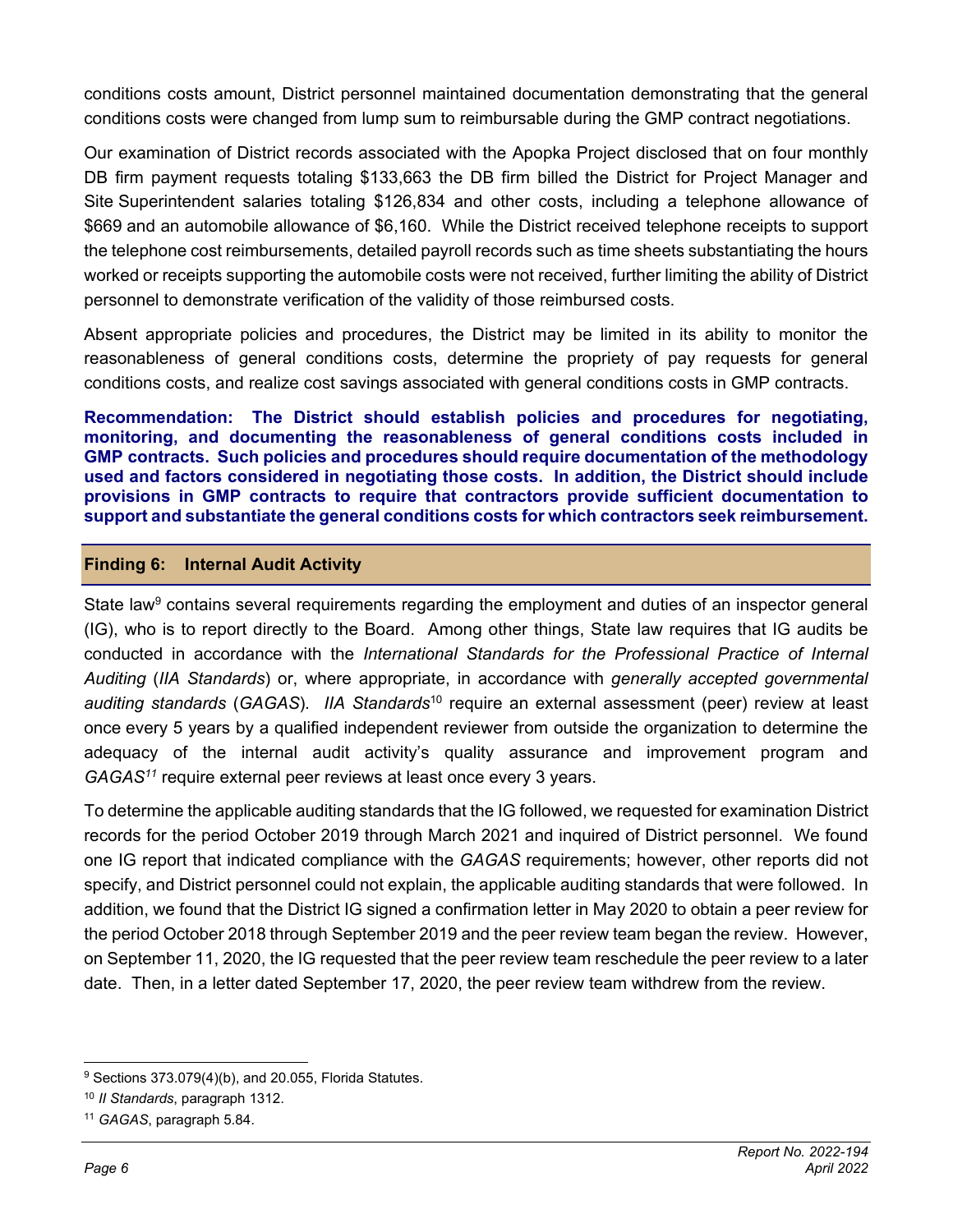In response to our inquiry, the District's Human Resource Director indicated that the District IG employed during the period October 1, 2019, though September 30, 2020, separated from District employment on March 26, 2021, and District procedures did not identify the employee responsible for contracting for and ensuring the timely completion of peer review engagements. While District personnel indicated that they were aware that a peer review was being performed, they were not aware that the review team withdrew. As of February 2022, the District had not received an external peer review of the IG internal audit activity in 14 years.

Absent consistent identification of the auditing standards followed and external peer reviews, District records did not demonstrate compliance with statutory IG requirements and there is an increased risk that the Board may not be informed about District operational deficiencies and may have limited assurance that the IG operates in accordance with applicable auditing standards. A similar finding was noted in our report No. 2019-079.

**Recommendation: The District should establish effective IG policies and procedures that require and ensure compliance with State law. Such policies and procedures should specify the auditing standards that will be followed for each IG activity, ensure that an external peer review of the IG internal audit activity is received within the prescribed time frame established by the applicable auditing standards, and identify the employee responsible for contracting for and ensuring timely completion of the reviews.** 

# *PRIOR AUDIT FOLLOW-UP*

Except as discussed in Finding 6, the District had taken corrective actions for the findings included in our report No. 2019-079.

# *OBJECTIVES, SCOPE, AND METHODOLOGY*

The Auditor General conducts operational audits of governmental entities to provide the Legislature, Florida's citizens, public entity management, and other stakeholders unbiased, timely, and relevant information for use in promoting government accountability and stewardship and improving government operations. State law<sup>12</sup> requires us to conduct at least every 3 years operational audits of the accounts and records of water management districts.

We conducted this operational audit from April 2021 through February 2022 in accordance with generally accepted government auditing standards. Those standards require that we plan and perform the audit to obtain sufficient, appropriate evidence to provide a reasonable basis for our findings and conclusions based on our audit objectives. We believe that the evidence obtained provides a reasonable basis for our findings and conclusions based on our audit objectives.

This operational audit of the District focused on selected District processes and administrative activities.

For those areas, our audit objectives were to:

 Evaluate management's performance in establishing and maintaining internal controls, including controls designed to prevent and detect fraud, waste, and abuse, and in administering assigned

<sup>12</sup> Section 11.45(2)(f), Florida Statutes.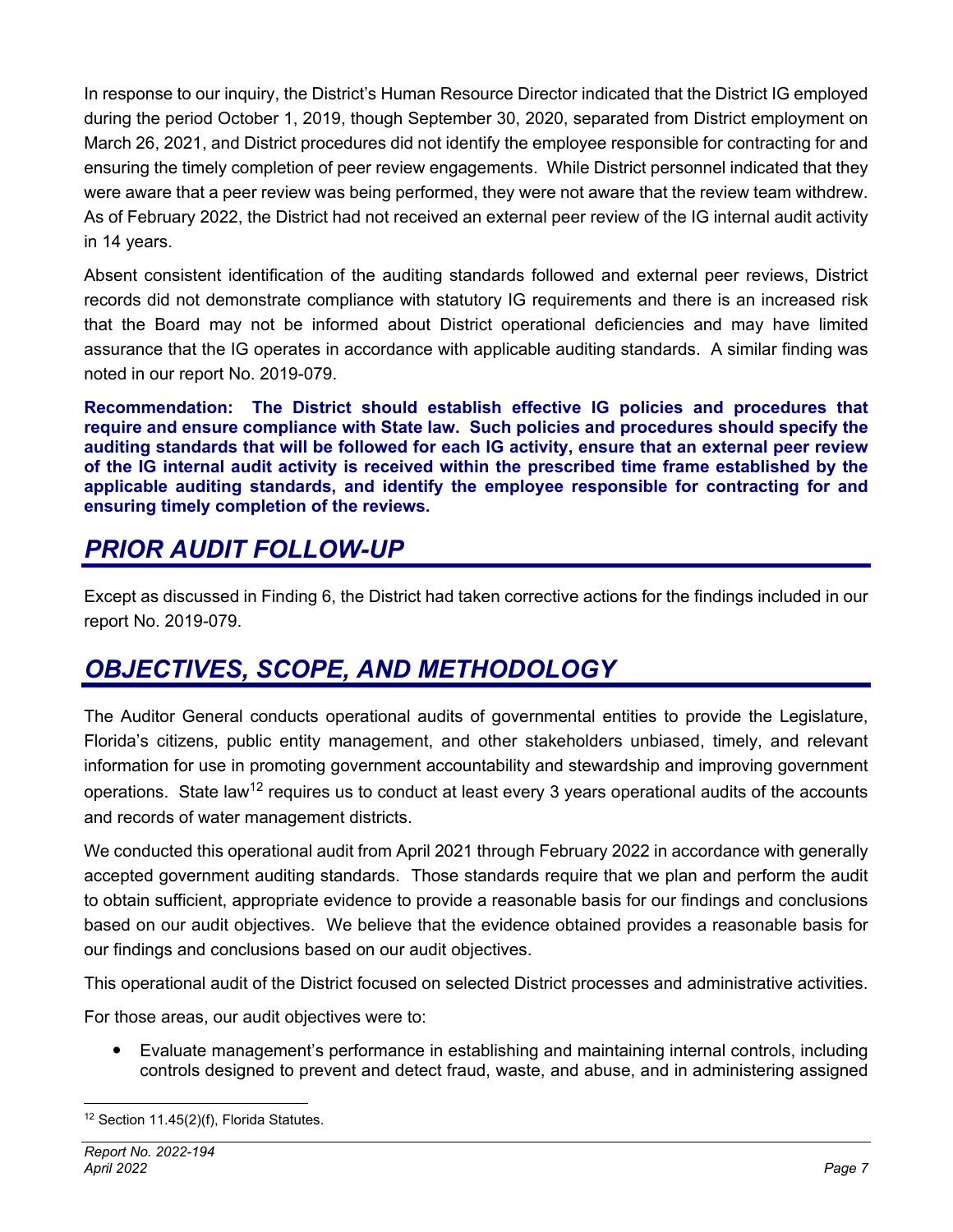responsibilities in accordance with applicable laws, administrative rules, contracts, grant agreements, and other guidelines.

- Examine internal controls designed and placed in operation to promote and encourage the achievement of management's control objectives in the categories of compliance, economic and efficient operations, reliability of records and reports, and the safeguarding of assets, and identify weaknesses in those internal controls.
- Determine whether management had taken corrective actions for the findings included in our report No. 2019-079.
- Identify statutory and fiscal changes that may be recommended to the Legislature pursuant to Section 11.45(7)(h), Florida Statutes.

This audit was designed to identify, for those areas included within the scope of the audit, weaknesses in management's internal controls significant to our audit objectives; instances of noncompliance with applicable laws, rules, regulations, contracts, grant agreements, and other guidelines; and instances of inefficient or ineffective operational policies, procedures, or practices. The focus of this audit was to identify problems so that they may be corrected in such a way as to improve government accountability and efficiency and the stewardship of management. Professional judgment has been used in determining significance and audit risk and in selecting the particular transactions, legal compliance matters, records, and controls considered.

As described in more detail below, for those programs, activities, and functions included within the scope of our audit, our audit work included, but was not limited to, communicating to management and those charged with governance the scope, objectives, timing, overall methodology, and reporting of our audit; obtaining an understanding of the program, activity, or function; identifying and evaluating internal controls significant to our audit objectives; exercising professional judgment in considering significance and audit risk in the design and execution of the research, interviews, tests, analyses, and other procedures included in the audit methodology; obtaining reasonable assurance of the overall sufficiency and appropriateness of the evidence gathered in support of our audit findings and conclusions; and reporting on the results of the audit as required by governing laws and auditing standards.

Our audit included transactions, as well as events and conditions, occurring during October 2019 through March 2021 and selected District actions taken prior and subsequent thereto. Unless otherwise indicated in this report, these transactions and records were not selected with the intent of statistically projecting the results, although we have presented for perspective, where practicable, information concerning relevant population value or size and quantifications relative to the items selected for examination.

An audit by its nature does not include a review of all records and actions of management, staff, and vendors and, as a consequence, cannot be relied upon to identify all instances of noncompliance, fraud, waste, abuse, or inefficiency.

In conducting our audit, we:

- Evaluated the duties and responsibilities administratively assigned to District personnel and examined documentation such as organization charts and Board meeting minutes to determine whether the District complied with Chapter 373, Florida Statutes.
- Evaluated the effectiveness of Board policies and District procedures relating to major District functions, such as revenue and cash collections, procurement of goods and services, employee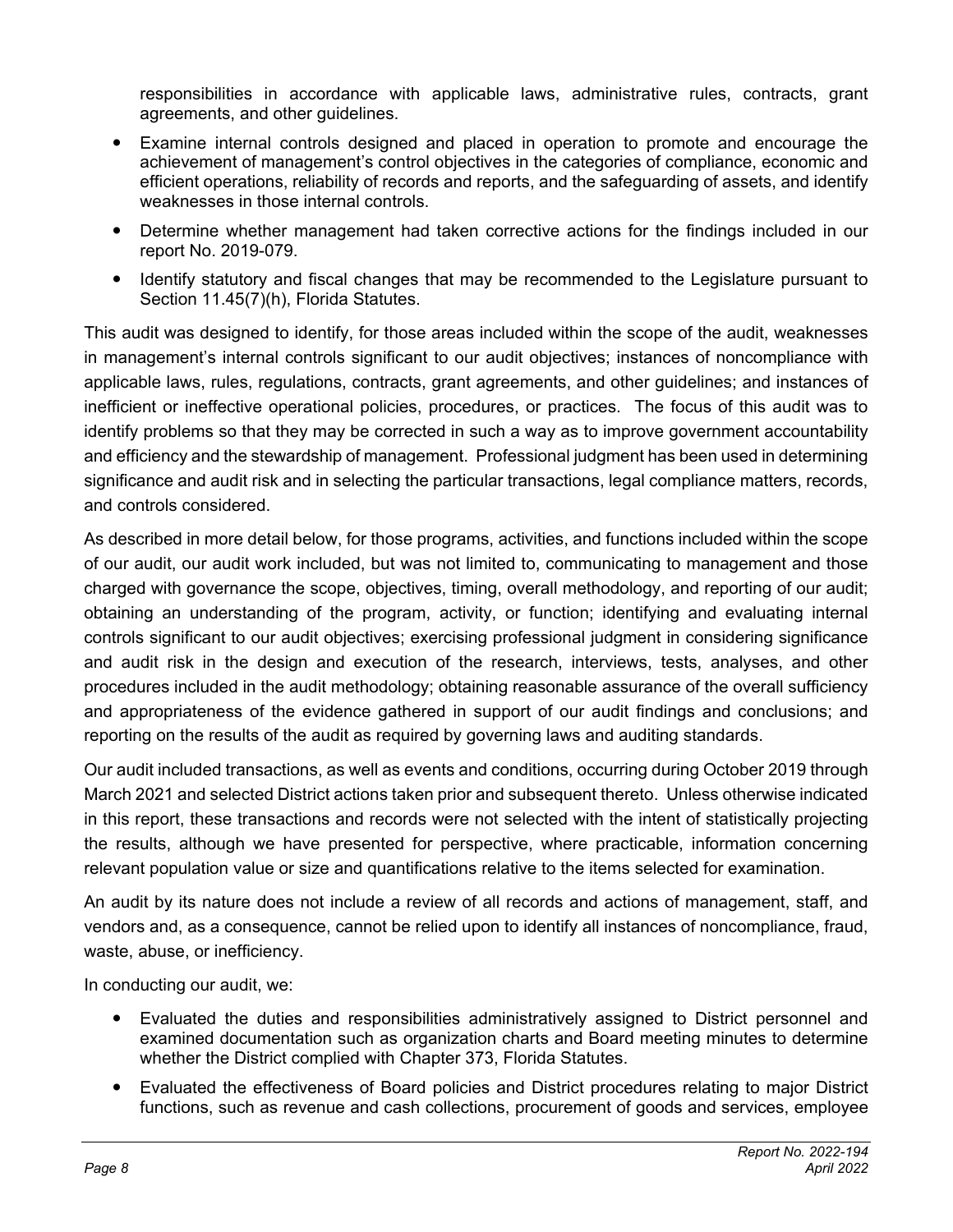compensation, and safeguarding of District assets, to determine whether internal controls were designed properly and operating effectively.

- Evaluated the effectiveness of Board policies and District procedures related to identifying potential conflicts of interest. We also searched the State of Florida, Division of Corporations, records; statements of financial interests; and District records to determine whether conflicts of interest existed among District employees during the audit period.
- Examined District records to determine whether statutorily required positions had been established for a District Ombudsman, Inspector General, Board Secretary, and Board Treasurer, and whether the duties and responsibilities of these positions were operating effectively. We also examined District records to determine whether Board members met the residency and experience requirements of Section 373.073(2), Florida Statutes.
- From the 54 bank and investment account reconciliations for the audit period, examined District records supporting a total of 9 reconciliations, including 3 monthly account reconciliations for one bank account and two investment accounts to determine whether the reconciliations were timely, complete, and evidenced supervisory review and approval. We also evaluated District procedures for periodically reviewing District banking agreements, the reasonableness of the agreement term, and whether minimum required balances, interest earnings, and fee and service charge amounts complied with good business practices.
- Evaluated the adequacy of Board policies governing investments and examined investment activity during the audit period to determine District compliance with applicable laws and Board policies. Also, we evaluated the reasonableness of District procedures for allocating interest earnings to the respective District funds.
- From the population of 72 capital projects with expenditures totaling \$44 million during the audit period, examined District records supporting two selected projects with estimated expenditures totaling \$9 million to determine whether the architects, engineers, and design-build firms were properly selected in accordance with applicable laws, rules, regulations, and other guidelines. We also requested for examination District records for one construction project to evaluate the effectiveness of monitoring subcontractor selection for the 26 subcontractors, licensure verification for 9 selected subcontractors, negotiation and support for general conditions costs, and monitoring construction pay requests and related payments for four selected payments totaling \$914,807.
- From the population of four land purchases totaling \$1.1 million during the audit period, examined District records supporting two selected land purchases totaling \$718,009 to determine whether the District complied with applicable laws, rules, regulations, Board policies and District procedures, and other guidelines associated with the transactions.
- Evaluated Board policies and District procedures relating to revenue cash collections. Specifically, from the population of 6,098 daily deposits totaling \$179 million, examined District records supporting 30 collections totaling \$6.8 million that were included in 15 daily deposits totaling \$9.7 million for accuracy of amounts collected, documentation fixing responsibility for initial collections and transfers, and timeliness of bank deposits. In addition, from the population of 4,237 permits issued with fees totaling \$2.9 million, examined District records supporting 30 selected permits totaling \$138,140 to determine whether the fees were collected, and permits were issued, in accordance with applicable laws, rules, Board policies, and District procedures.
- From the population of salary payments totaling \$48.7 million to 608 employees during the audit period, examined District records supporting salary payments totaling \$68,827 to 30 selected employees to determine whether salary expenditures were made in accordance with applicable laws, rules, Board policies, District procedures, and other guidelines.
- Evaluated Board policies and District procedures for determining employee eligibility for merit bonus awards totaling \$1.2 million made to 518 employees during the audit period and analyzed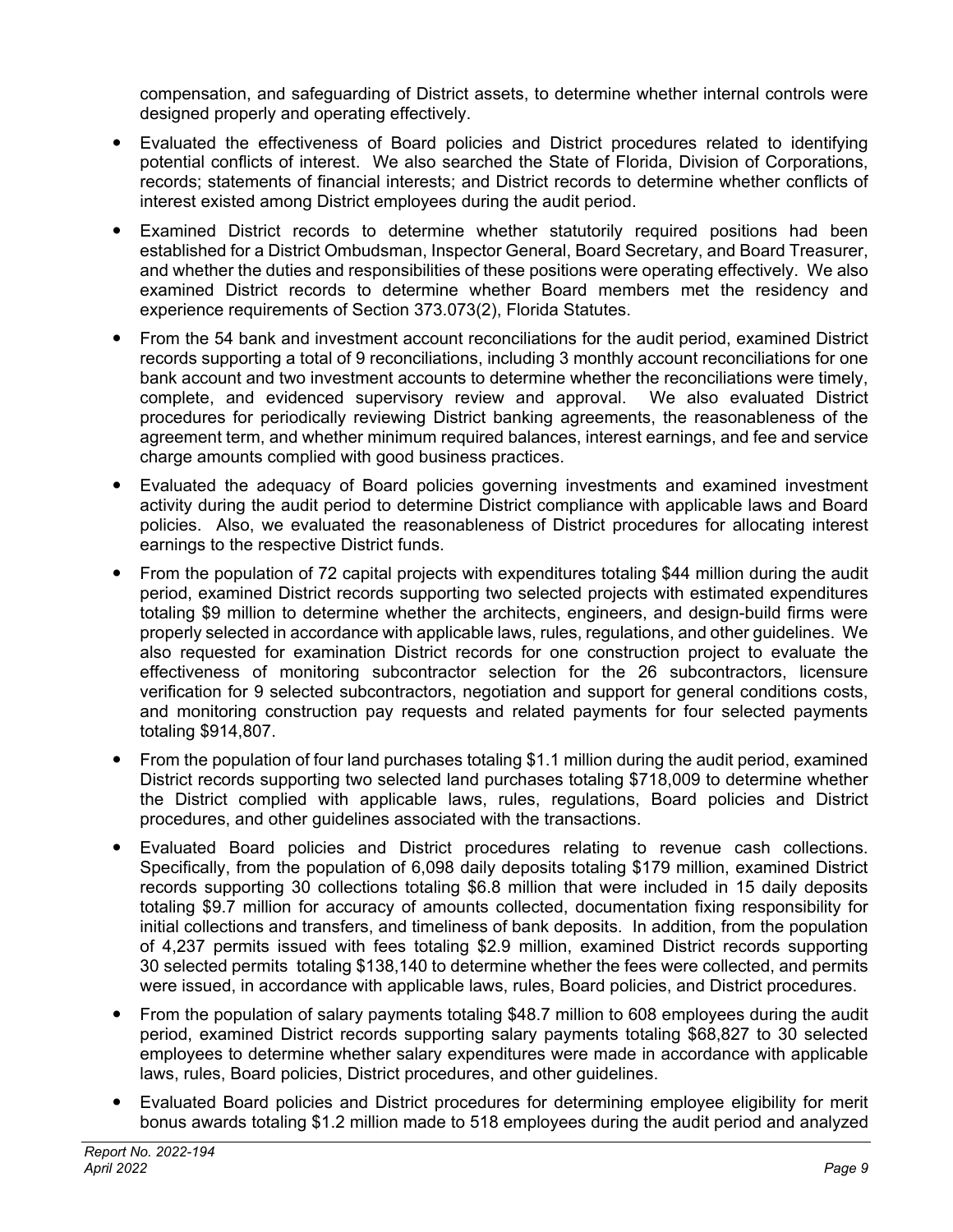the methodology for calculating and awarding merit bonus amounts for compliance with Section 215.425(3), Florida Statutes, the Board resolution, and Board policies.

- Examined the settlement agreement for the two employees with severance payments totaling \$207,705 during the audit period to determine whether the severance payment amounts complied with Section 215.425(4), Florida Statutes.
- From the population of 334 contracts totaling \$82.1 million in effect during the audit period that should have been executed pursuant to the competitive bid process, examined District competitive bidding procedures and related documentation supporting 30 selected contracts totaling \$40.8 million to determine whether goods and services were acquired in accordance with applicable laws, rules, regulations, contracts, grant agreements, and other guidelines.
- Evaluated the District P-card program to determine whether the program was administered in accordance with Board policies and District procedures. Specifically:
	- o For the population of 229 cardholders as of April 2021, we examined District records to determine whether the established card limits were reasonable based upon the cardholders' job responsibilities.
	- $\circ$  From the population of 22 employees issued P-cards during the audit period, we examined District records supporting 14 selected employees to determine whether the employees accepted the P-cards and related usage terms.
	- $\circ$  From the population of 39 cardholders who separated from District employment during the audit period, we examined P-card records for 22 employees to determine whether the P-card was timely canceled upon the cardholder's employment separation.
	- $\circ$  From the population of 5,437 P-card transactions totaling \$848,076, we examined District records supporting 30 transactions totaling \$26,792 to determine whether the expenditures were reasonable, properly authorized and approved, correctly recorded, adequately documented, and were for a valid District purpose.
- From the population of 202 District motor vehicles as of March 31, 2021, examined District records supporting 26 selected motor vehicles to determine whether the District maintained adequate vehicle-use records and Board policies and District procedures were followed. Specifically, we examined records supporting the 1,028 overnight vehicle use assignments during the period October 2019 through March 2021 to determine whether the vehicle overnight use assignments were documented and approved in accordance with Board policies and District procedures. Also, we evaluated vehicle purchase authorization and vehicle disposal processes for compliance with prescribed policies and procedures.
- Examined District records to determine whether the District complied with United States Treasury Regulations regarding the reporting of taxable fringe benefits related to employees' personal use of District vehicles.
- Communicated on an interim basis with applicable officials to ensure the timely resolution of issues involving controls and noncompliance.
- Performed various other auditing procedures, including analytical procedures, as necessary, to accomplish the objectives of the audit.
- Prepared and submitted for management response the findings and recommendations that are included in this report and which describe the matters requiring corrective actions. Management's response is included in this report under the heading *MANAGEMENT'S RESPONSE*.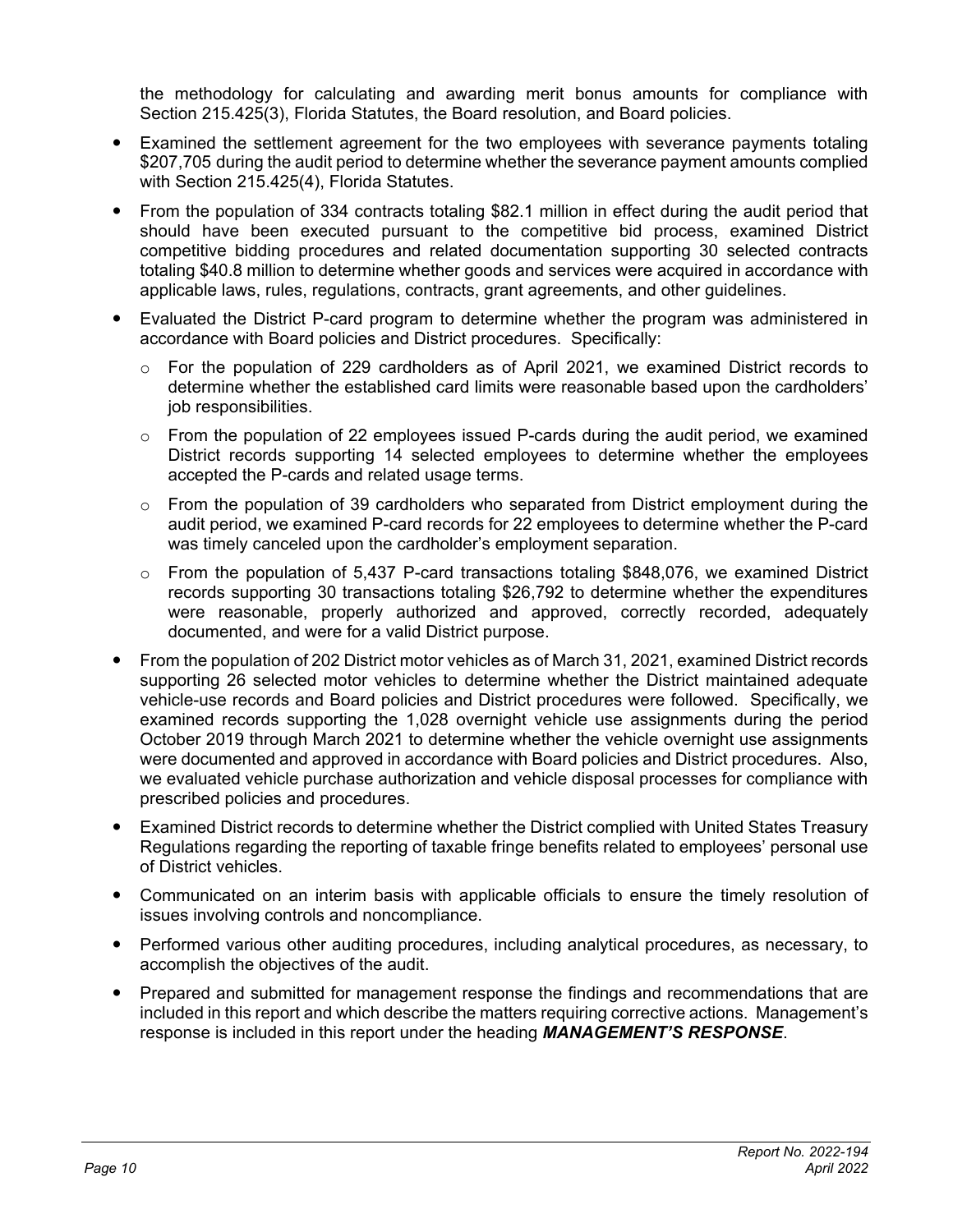# *AUTHORITY*

Pursuant to the provisions of Section 11.45, Florida Statutes, I have directed that this report be prepared to present the results of our operational audit.

Sherier F. Norman

Sherrill F. Norman, CPA Auditor General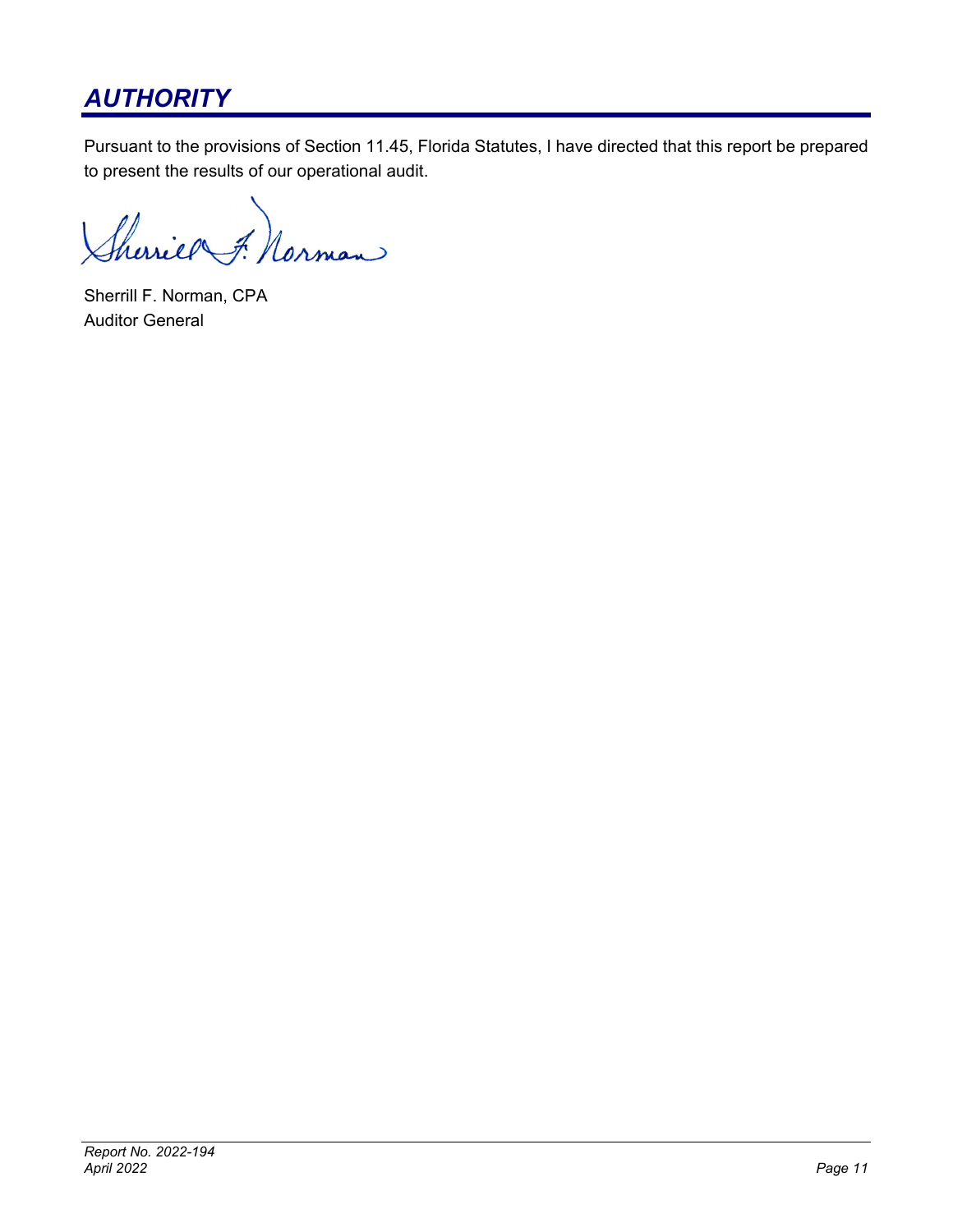# *MANAGEMENT'S RESPONSE*



4049 Reid Street • P.O. Box 1429 • Palatka, FL 32178-1429 • 386-329-4500 • www.sirwmd.com

April 8, 2022

Ms. Sherrill F. Norman, CPA Claude Denson Pepper Building, Suite G74 111 West Madison Street Tallahassee, FL 32399-1450

Re: St. Johns River Water Management District's written response to the Preliminary and Tentative Audit Findings for the period October 1, 2019, through March 31, 2021

Dear Ms. Norman:

Thank you for your letter dated March 9, 2022, communicating a list of preliminary and tentative audit findings and recommendations ("Preliminary Audit Findings") arising from the operational audit of the St. Johns River Water Management District (the "District") for the period from October 1, 2019, through March 31, 2022. This letter provides the District's written response concerning the Preliminary Audit Findings.

We would like to express our appreciation to the staff of your Jacksonville office and the professional manner in which they conducted our audit.

Sincerely,

Rob Bradley Governing Board Chair

cc: Governing Board Members

Michael A. Register, P.E. **Executive Director** 

Rob Bradley, CHAIR **FLEMING ISLAND** Rvan Atwood **MOUNT DORA** 

Maryam H. Ghyabi-White, VICE CHAIR ORMOND BEACH Doug Bournique **VERO BEACH** 

J. Chris Peterson, SECRETARY WINTER PARK Douglas Burnett Cole Oliver ST. AUGUSTINE **MERRITT ISLAND** 

**GOVERNING BOARD** 

Ron Howse, TREASURER COCOA Janet Price FERNANDINA BEACH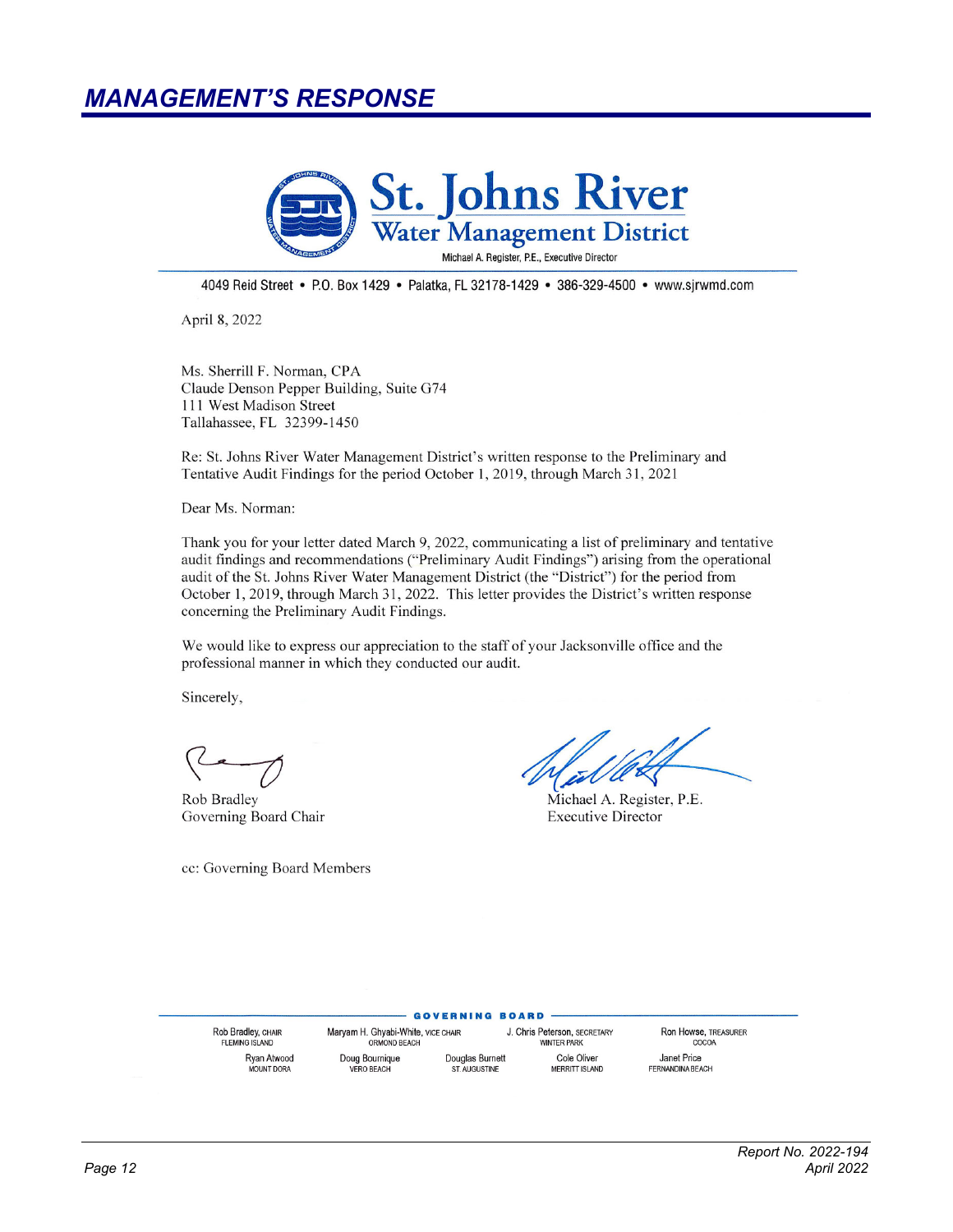### **Finding No. 1 - Land Purchases**

**District Response:** With regard to land purchases, the District has developed procedures to ensure compliance with District rule 40C-9.041(6), F.A.C., regarding maintenance of a file which summarizes negotiations with prospective sellers, and District rule 40C-9.061(4), F.A.C., regarding presentation of appraisal information to the Governing Board concurrently with the proposed purchase agreement. Further, the District has implemented process improvements to better document how appraisal information is presented to the Governing Board.

### Finding No. 2 – Monitoring Construction Pay Requests

**District Response:** The Preliminary Audit Finding states the following, in part: "We selected two DB [Design Build] firm pay requests and related payments containing subcontractor service costs totaling \$329,383 for 6 subcontractors and found that those pay requests and payments were consistent with the applicable subcontractor contracts." Additionally, "our comparison of the Apopka Project DB firm construction pay requests for four selected payments totaling \$914,807. GMP [guaranteed maximum price] contract, and applicable subcontractor invoices disclosed that the services and related amounts agreed."

The DB contract provides that all invoices shall include, among other information, "supporting documentation as to cost and/or project completion." The contract also provides that invoices that do not contain the required information will be returned without action. If the District enters into a DB contract in the future, the District will enhance procedures for review of invoices that include payments to subcontractors and appropriate documentation of such review.

### Finding No.  $3$  – Subcontractor Selection

**District Response:** As required by the DB construction contract for the Apopka Project, the DB firm solicited bids and awarded subcontracts. Notably, the Preliminary Audit Finding determined "subcontracts were competitively selected and the low bid and contract amounts agreed." Although there are no Florida statutes or rules for attending bid openings conducted by the DB firm, nor does the contract with the DB firm require it, the District will make a concerted effort to attend bid openings, request copies of bid solicitation advertisements and bid tabulation sheets, and document such actions if a future project utilizes a DB firm.

### Finding No. 4 – Subcontractor Licenses

District response: The Preliminary Audit Finding noted that the auditors sampled "9 of the 26 subcontractors with contract amounts totaling \$3 million for services on the Apopka Project and determined through online licensing searches that the subcontractors were properly licensed." The DB construction contract provides as follows: "Design-Builder shall maintain an adequate and competent professional staff. Design-Builder's employees, subcontractors, or agents shall be properly trained to meet or exceed any specified licensing, training and/or certification applicable to their profession. Upon request, the Design-Builder shall furnish proof thereof." The District believes this contract provision provides appropriate oversight; however, if the District enters into another DB contract, the District will request that the Design-Builder furnish the proof of subcontractor license status as provided in the contract terms.